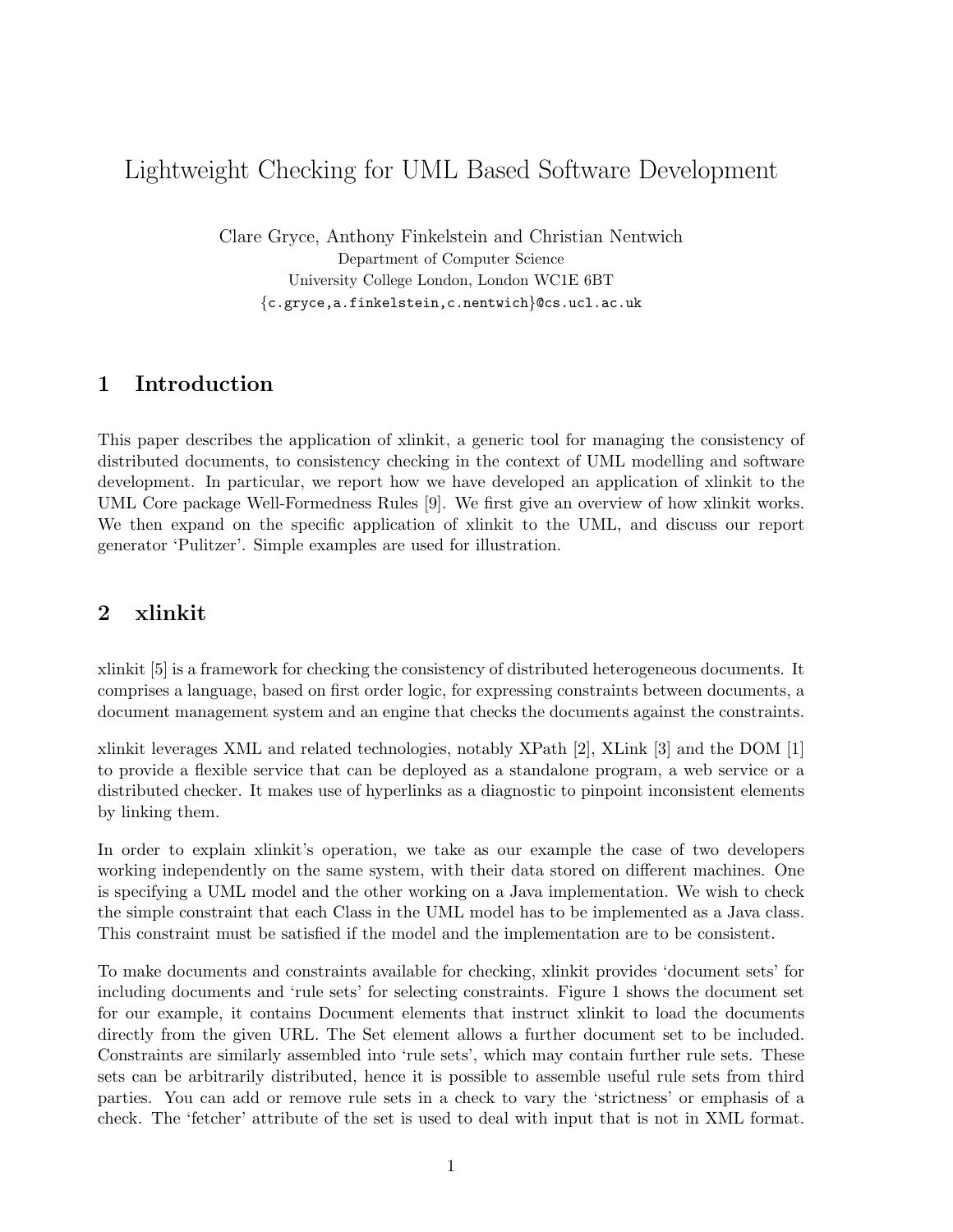```
<DocumentSet name="UMLandJava">
   <Description>
       A UML model and some Java files
    </Description>
    <Document href="http://host1/UMLmodel.xml"/>
    <Document href="http://host2/Main.java" fetcher="JavaFetcher"/>
    <Set href="http://host2/ClassSet.xml"/>
</DocumentSet>
```
Figure 1: Example document set

In this case, a Java class is loaded and translated into a DOM tree using a grammar annotated with tree production rules.

```
<consistencyrule id="r1">
    <forall var="c" in="//UML:Class">
        <exists var="j" in="/java/class">
            <equal op1="$c/@name" op2="$j/@name"/>
        </exists>
    </forall>
</consistencyrule>
```
Figure 2: Example constraint

xlinkit uses a language based on first order logic that has been adapted for use with XML and has been restricted to make it decidable. Our example constraint can be written in the XML encoding of the xlinkit language as shown in Figure 2. The consistency rule makes no reference to where the elements indicated in the constraint should be retrieved from – the language is location transparent, and data sources could be arbitrarily distributed. At run time, xlinkit will apply the XPath expressions in the constraint to all the documents in the document set, and thus build up a set of nodes to be checked.

```
<xlinkit:LinkBase docSet="DocSet.xml" ruleSet="RuleSet.xml">
    <xlinkit:ConsistencyLink ruleid="rule.xml#id('r1')">
        <xlinkit:State>consistent</xlinkit:State>
        <xlinkit:Locator xlink:href="http://host1/UMLmodel.xml#//UML:Class[1]"/>
        <xlinkit:Locator xlink:href="http://host2/Main.java#/java/class" fetcher="JavaFetcher"/>
    </xlinkit:ConsistencyLink>
    <xlinkit:ConsistencyLink ruleid="rule.xml#id('r2')">
        <xlinkit:State>inconsistent</xlinkit:State>
        <xlinkit:Locator xlink:href="http://host1/UMLmodel.xml#//UML:Class[2]"/>
    </xlinkit:ConsistencyLink>
</xlinkit:LinkBase>
```
#### Figure 3: Resulting hyperlinks

An important contribution of xlinkit is the definition of a new semantics for this restricted form of first order logic. We go beyond the boolean evaluation of such formulae that return 'true' or 'false' and specify a new semantics in terms of hyperlinks that link consistent or inconsistent elements. The evaluation strategy is designed to determine which parts of a formula to 'blame' depending upon whether the formula returns true or false for a given element. It discards irrelevant information and links together only those nodes that have directly contributed to the boolean result of the formula. In this way, xlinkit is able to provide strong diagnostic information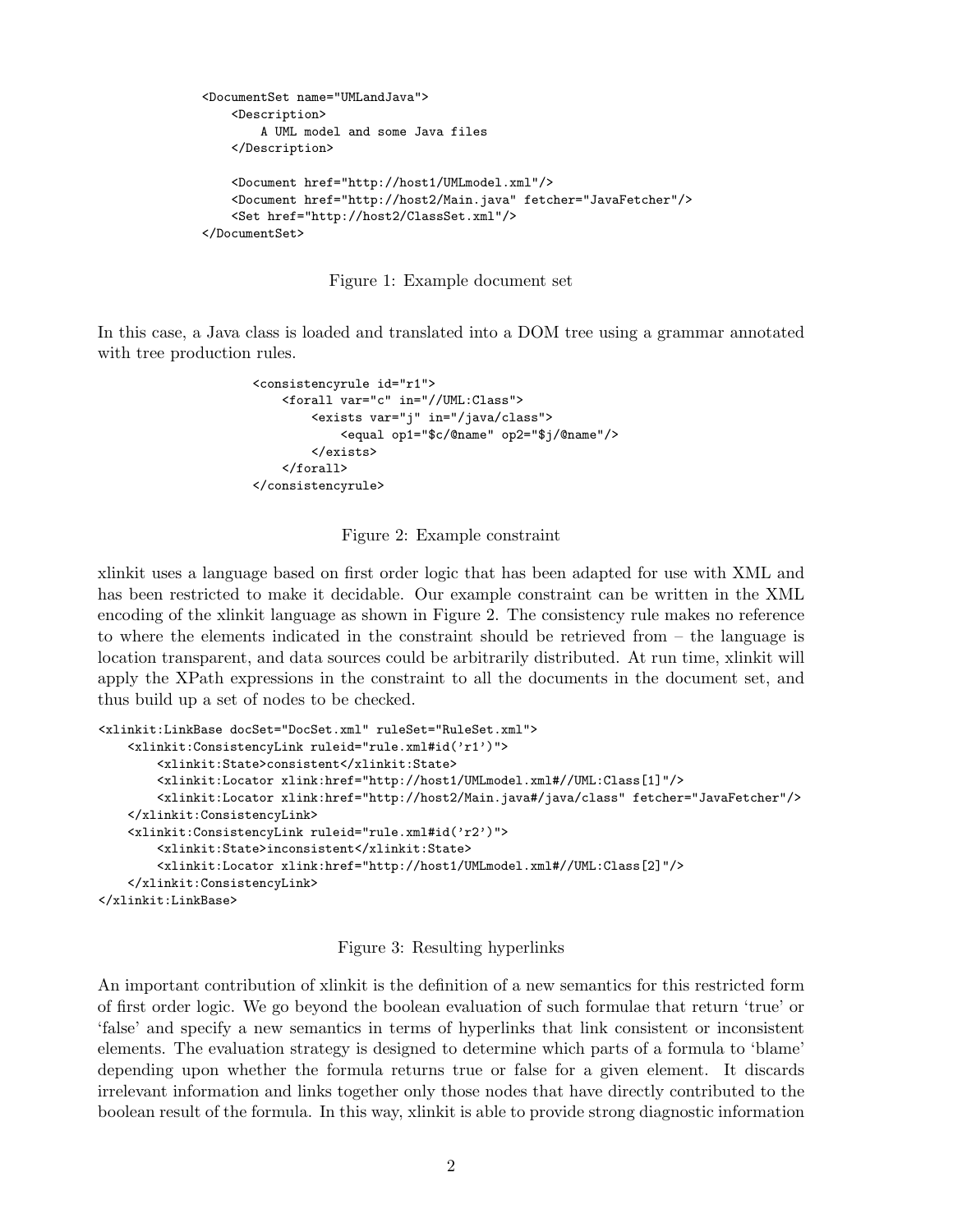to the user, who can see which combination of elements causes an inconsistency.

Figure 3 shows two hyperlinks in an xlink linkbase that may have been generated from our sample rule – the XPaths have been abbreviated for clarity. In this case, as by default, xlinkit has generated links between consistent elements, 'consistent links' and between inconsistent elements, 'inconsistent links'. It can be seen that the consistent UML class has been linked to the Java class it conforms to and that the inconsistent UML class has been identified, but has not been linked to anything – because there is no matching Java class. In both cases, the 'ruleid' attribute of the consistency link can be used to see which rule generated the link.

# 3 Application of xlinkit to the UML

We have described how xlinkit can be used to check the consistency of distributed, heterogeneous documents. In this section, using further examples, we illustrate how xlinkit may be applied to the UML. We show how the service can be used to check UML models against the Well-Formedness Rules, and then how the results are presented to the user by our report generator, 'Pulitzer'.

| Manager |                        | <b>Store</b> |                           | Warehouse |
|---------|------------------------|--------------|---------------------------|-----------|
|         |                        |              |                           |           |
|         | store Mgr manages<br>. |              | supplied By supplies<br>. |           |

```
<UML:Association xmi.id="G.0" name="{Store-Manager}">
 <UML:AssociationEnd xmi.id="G.2" name="manages">
    <UML:AssociationEnd.type><UML:Class xmi.idref="S.7"/></UML:AssociationEnd.type>
 </UML:AssociationEnd>
 <UML:AssociationEnd xmi.id="G.3" name="store Mgr">
    <UML:AssociationEnd.type><UML:Class xmi.idref="S.8"/></UML:AssociationEnd.type>
 </UML:AssociationEnd>
</UML:Association>
<UML:Association xmi.id="G.1" name="{Store-Warehouse}">
 <UML:AssociationEnd xmi.id="G.4" name="supplied By">
    <UML:AssociationEnd.type><UML:Class xmi.idref="S.7"/></UML:AssociationEnd.type>
 </UML:AssociationEnd>
 <UML:AssociationEnd xmi.id="G.5" name="supplies">
    <UML:AssociationEnd.type><UML:Class xmi.idref="S.9"/></UML:AssociationEnd.type>
 </UML:AssociationEnd>
</UML:Association>
<UML:Class xmi.id="S.8" name="Manager"/>
<UML:Class xmi.id="S.7" name="Store"/>
<UML:Class xmi.id="S.9" name="Warehouse"/>
```
Figure 4: Sample UML fragment and XMI encoding

UML models are MOF (Meta-Object Facility) [8] compliant, and so can be mapped to XML documents using the XMI (XML Metadata Interchange) [10]. The XMI specification includes a DTD that describes the syntax of this mapping. XMI was designed as a standard to facilitate the distribution and exchange of UML documents between developers and CASE tools. The XMI exporters included in such CASE tools can be exploited as a convenient means of transforming UML models to XMI files, that may then be submitted to xlinkit for checking.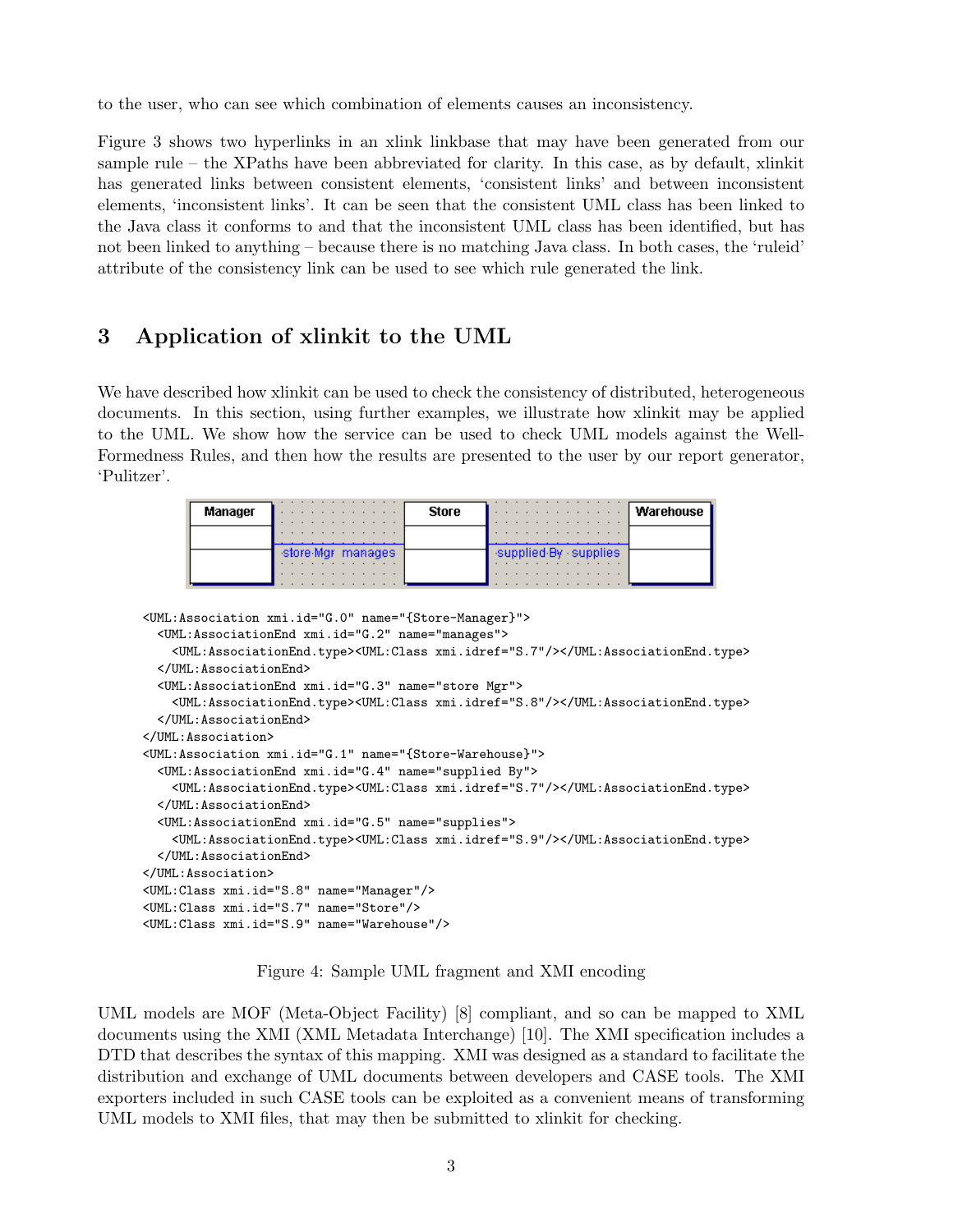The flexibility of xlinkit enables checks to be performed for various purposes. 'Rules' might describe local constraints affecting a system under development, or conformance with a public domain standard. Document sets (including UML documents) and rule sets can be assembled accordingly to meet these varying user needs.

Figure 4 shows a screenshot of a very basic UML model of three related Classes and two Associations and a fragment of the exported XMI file. For the sake of clarity, only the basic elements representing the model have been included in this fragment. Some of the properties of the model elements are represented as mark-up. The relationship between the elements is described using the 'xmi.id' and 'xmi.idref' attributes and the Well-Formedness Rules place constraints on the nature of this relationship. For example, the Well-Formedness Rule in the Core package 2.5.3.8 Classifier [3] states: "No opposite Association Ends may have the same name within a Classifier". This constraint can be readily expressed using the xlinkit rule language, as shown in Figure 5.

```
<globalset id="classifiers" xpath="http://UML:Classifier.feature/.. |
/XMI/XMI.content/UML:Model//UML:DataType"/>
<globalset id="associations" xpath="http://UML:Association[@xmi.id]"/>
<consistencyrule id="cs3">
    <forall var="c" in="$classifiers">
        <forall var="x" in="($associations/UML:Association.connection/
        UML:AssociationEnd[UML:AssociationEnd.type/*[1]/@xmi.idref=$c/@xmi.id])/../
        UML:AssociationEnd[UML:AssociationEnd.type/*[1]/@xmi.idref!=$c/@xmi.id]">
             <forall var="y" in="($associations/UML:Association.connection/
             UML:AssociationEnd[UML:AssociationEnd.type/*[1]/@xmi.idref=$c/@xmi.id])/../
             UML:AssociationEnd[UML:AssociationEnd.type/*[1]/@xmi.idref!=$c/@xmi.id]">
                   <implies>
                         <not>
                              \frac{1}{8} <same op1="$x" op2="$y"/>
                         </not>
                         <notequal op1="$x/@name" op2="$y/@name"/>
                   </implies>
             </forall>
         </forall>
    </forall>
</consistencyrule>
```
Figure 5: Well-formedness rule in xlinkit

The example demonstrates how xlinkit uses XPath to extract the elements referred to by the rule. It also shows how the xlinkit rule language can be used to express more complex constraints. Figure 6 shows a link generated by the evaluation of our sample constraint against an XMI document that violates it. In this case, xlinkit has been set to return only inconsistent links to the linkbase. The link includes 3 locators. These locators include hyperlinks back to the offending document, pointing out the classifier, and the opposite association ends that have violated the rule.

Over 35 of the Core Well-Formedness Rules have been successfully written using the xlinkit rule language. These rules can be seen at http://www.xlinkit.com. The rules have been tested individually and in combination, using UML models to generate appropriate XMI test documents.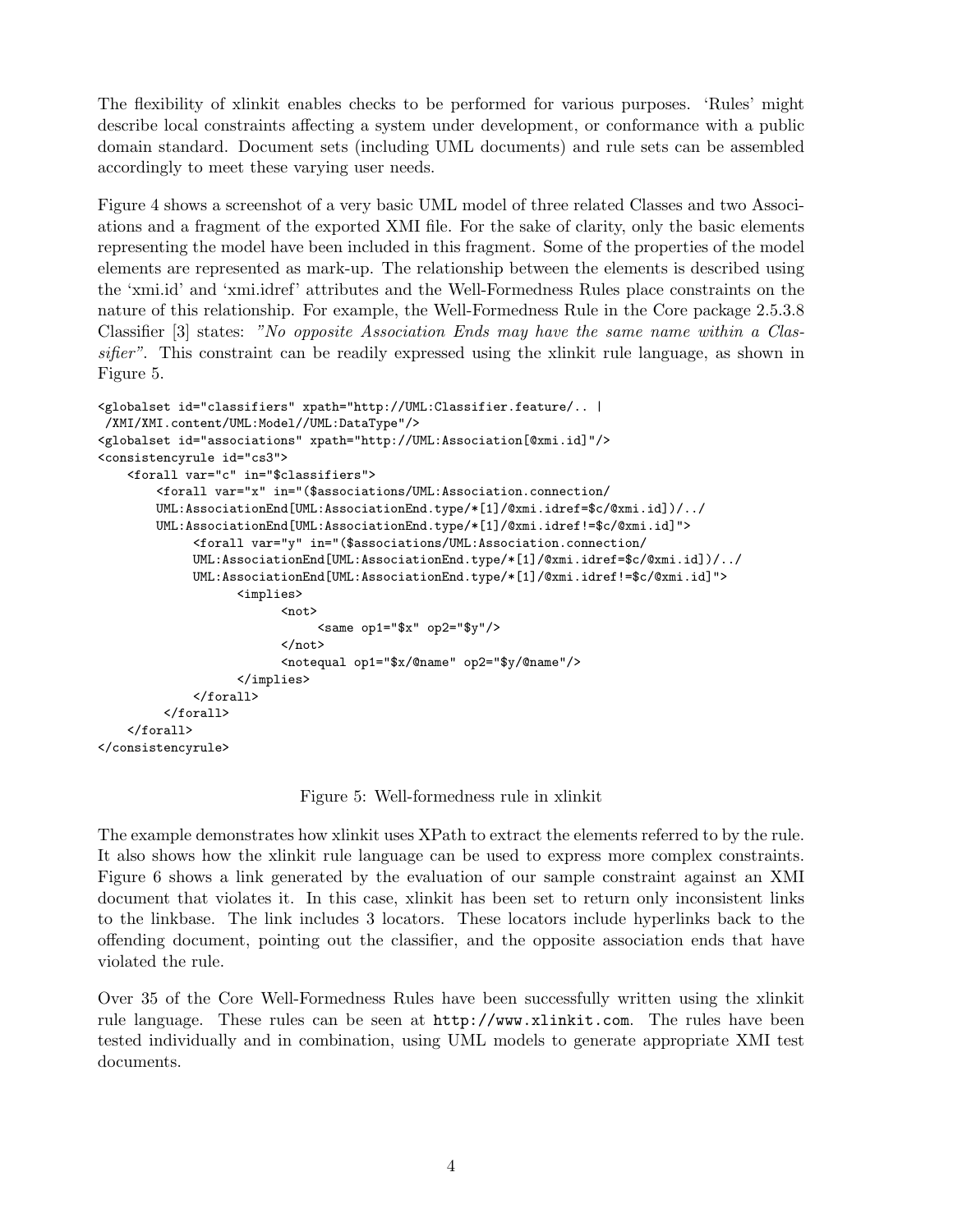```
<xlinkit:LinkBase docSet="DocumentSet.xml" ruleSet="RuleSet.xml">
    <xlinkit:ConsistencyLink ruleid="Classifier.xml#/consistencyruleset/consistencyrule[3]">
        <xlinkit:State>inconsistent</xlinkit:State>
        <xlinkit:Locator number="1" xlink:href="TestXMIDocs/cs3Inconsistent.xml#/
             XMI/XMI.content[1]/UML:Model[1]/UML:Namespace.ownedElement[1]/UML:Package[1]/
             UML:Namespace.ownedElement[1]/UML:Class[10]"/>
       <xlinkit:Locator number="2" xlink:href="TestXMIDocs/cs3Inconsistent.xml#/
            XMI/XMI.content[1]/UML:Model[1]/UML:Namespace.ownedElement[1]/
             UML:Package[1]/UML:Namespace.ownedElement[1]/UML:Association[1]/
            UML:Association.connection[1]/UML:AssociationEnd[1]"/>
        <xlinkit:Locator number="3" xlink:href="TestXMIDocs/cs3Inconsistent.xml#/
             XMI/XMI.content[1]/UML:Model[1]/UML:Namespace.ownedElement[1]/
             UML:Package[1]/UML:Namespace.ownedElement[1]/UML:Association[5]/
             UML:Association.connection[1]/UML:AssociationEnd[2]"/>
    </xlinkit:ConsistencyLink>
</xlinkit:LinkBase>
```
Figure 6: Hyperlink generated by xlinkit

### 4 Report Generation

Our report generator, 'Pulitzer' creates a diagnostic report for the user. A report contains information that explains and details the inconsistencies detected. The user can then make an informed decision about what action to take in order to remove, or accommodate the inconsistencies. This 'tolerant' approach to inconsistency is a deliberate feature of xlinkit. In the context of UML modelling, distributed development might mean, for example, that different models represent a system at different stages of development. The developer may want to know about any inconsistencies in their model at any time, but it may not always be convenient or appropriate to have their resolution enforced.

```
<report:fragment ruleid="NewClassifier1.3.xml#/consistencyruleset/consistencyrule[3]" id="cs3">
     <report:linkdescription state="inconsistent">
          <report:define var="classifierType" path="name($locator[1])"/>
          <report:define var="classifierName" path="$locator[1]/@name"/>
          <report:define var="association1Name" path="$locator[2]/../../@name"/>
          <report:define var="association2Name" path="$locator[3]/../../@name"/>
          <report:define var="associationEnd1Name" path="$locator[2]/@name"/>
          <report:define var="associationEnd2Name" path="$locator[3]/@name"/>
          \langleli/>
         The <b>%@=gettext(substring-after($classifierType,"UML:"))%</b>
         '<b>%@=gettext($classifierName)%</b>' has more than one opposite Association End called
         '<b>%@=gettext($associationEnd1Name)%</b>'; in the Association
         '<b>%@=gettext($association1Name)%</b>', and in the Association
         '<b>%@=gettext($association2Name)%</b>'.
     </report:linkdescription>
</report:fragment>
```
Figure 7: Report-fragment used by Pulitzer

Pulitzer reads the linkbase and generates an HTML report. It uses the hyperlinks contained in the locators as the initial context for XPaths that access selected elements in the original document. References to elements that are most useful for diagnostic reporting can therefore be included in the report. The XPath expressions that select the desired elements are included in 'report-fragments'. Report-fragments are XHTML [11] documents that combine standard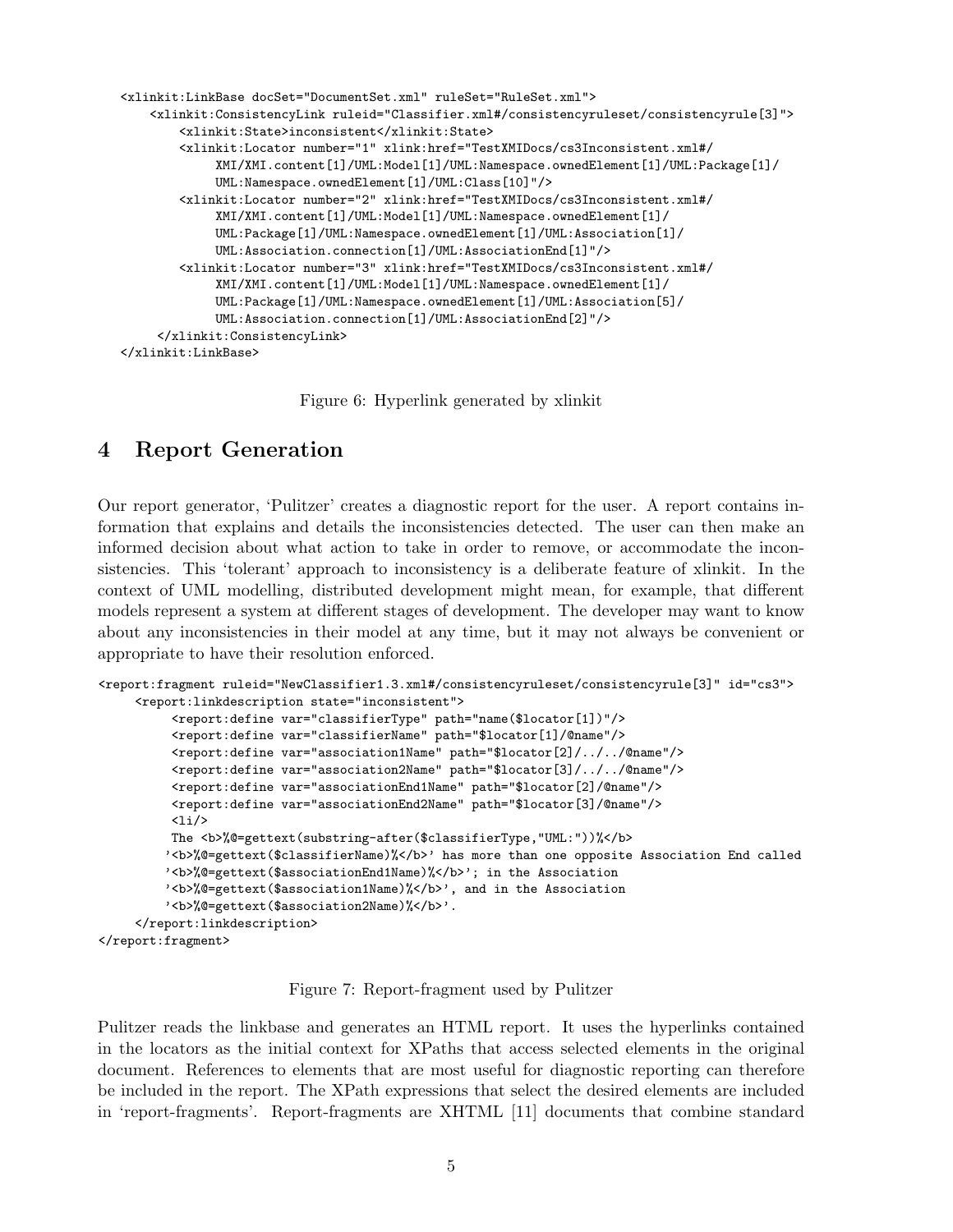HTML elements with elements defined in the Pulitzer report language. Figure 7 shows the report-fragment for our current example.



Figure 8: Report page generated by Pulitzer

The rule used in our example is a simple one. However, some of the Well-Formedness Rules are rather more 'wordy', and an inexperienced UML modeller may find them hard to interpret. As an example, consider the rule 2.5.3.24 Method [5], "If the realized Operation has been overridden one or more times in the ancestors of the owner of the Method, then the Method must realize the latest overriding. (That is, all other Operations with the same signature must be owned by ancestors of the owner of the realized Operation". This is rather cumbersome to read. Figure 8 shows how Pulitzer presents information about an inconsistency that refers to this rule. By using natural language and naming particular elements in the document containing the inconsistency, Pulitzer offers the user a diagnostic tool that does not assume an in-depth knowledge of the semantic concepts underpinning the UML. In this way, Pulitzer benefits the novice UML modeller by increasing their understanding of the semantics of the notation, as well as promoting confidence in the consistency of their models.

# 5 Model Interchange

Recent work on xlinkit as applied to the UML has used the popular CASE tool TogetherSoft 6.0 for UML modelling, and for the export of XMI 1.1 documents. This work has revealed various practical limitations of the modelling tool and the exporter. These seemingly trivial limitations place severe restrictions on the consistency checking that can be supported.

The limitations of TogetherSoft 6.0 as a tool for UML modelling are concerned with the repre-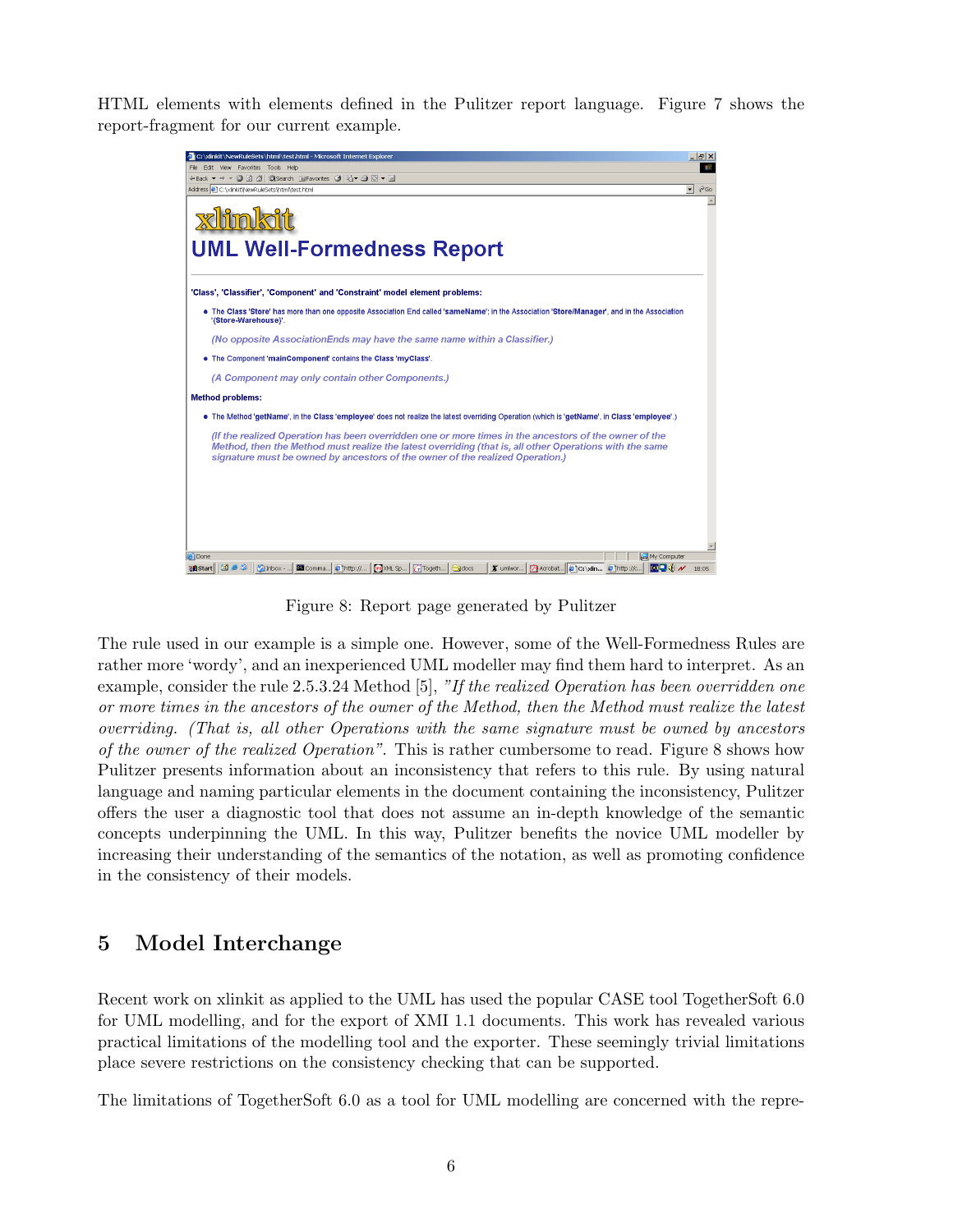sentation of the'higher level' and the less frequently used semantic constructs of the UML, for example, the 'discriminator' attribute used to assign a meta-type classification to a Classifier. Although such constructs are set out in the UML 1.4 specification, TogetherSoft 6.0 does not always support them.

Much more significant in context of xlinkit, are the limitations of TogetherSoft 6.0 as a tool for the export of XMI 1.1 documents. Whether the limitations lie with the underlying repository or with the actual exporter has not been established. However, the implication for consistency checking is the same. In practice the user might reasonably expect that any document generated through the transformation or export of their UML model will be consistent with that model.

TogetherSoft 6.0 exhibits two kinds of limitation in this respect. Firstly, certain model elements are represented in the exported file in a way that is not consistent with the source diagram, or the semantics of a model element. Secondly, other model elements are not represented at all in the exported file. Whilst some such model elements might be considered as falling into the 'high level' or 'seldom used' category described in the previous paragraph, others are commonly used parts of the UML. The lack of representation of these model elements in the exported file would severely hinder its further processing or use as part of the development lifecycle.

### 6 Conclusions and Future Work

We have demonstrated how xlinkit currently supports the checking of UML documents against the Well-Formedness Rules for the static elements of the UML. Future work will extend the service, to include the rules for the dynamic elements of the metamodel. This will enable consistency checking between different model types. In this way, xlinkit will facilitate the checking of models that represent multiple viewpoints of a system. We also plan to use SVG [4] to increase the usability of 'Pulitzer', by including simple graphics in the report to illustrate inconsistent elements in a way familiar to developers. The successful presentation of UML models using SVG has already been demonstrated [7].

Other current related work has shown the application of xlinkit to the UML based development of systems based on Enterprise JavaBeans [6].

Finally, we are investigating the interactive repair of documents as rules get violated. By statically creating repair actions from formulae, it is possible to derive the minimum set of actions that can remove an inconsistency. Using our consistency checker and this repair action generator, it will be possible to provide comprehensive consistency management support for distributed software development. We already have a working prototype of such a system.

# Acknowledgements

We would like to thank Jim Arlow whose ideas have informed the development of our inconsistency reports.